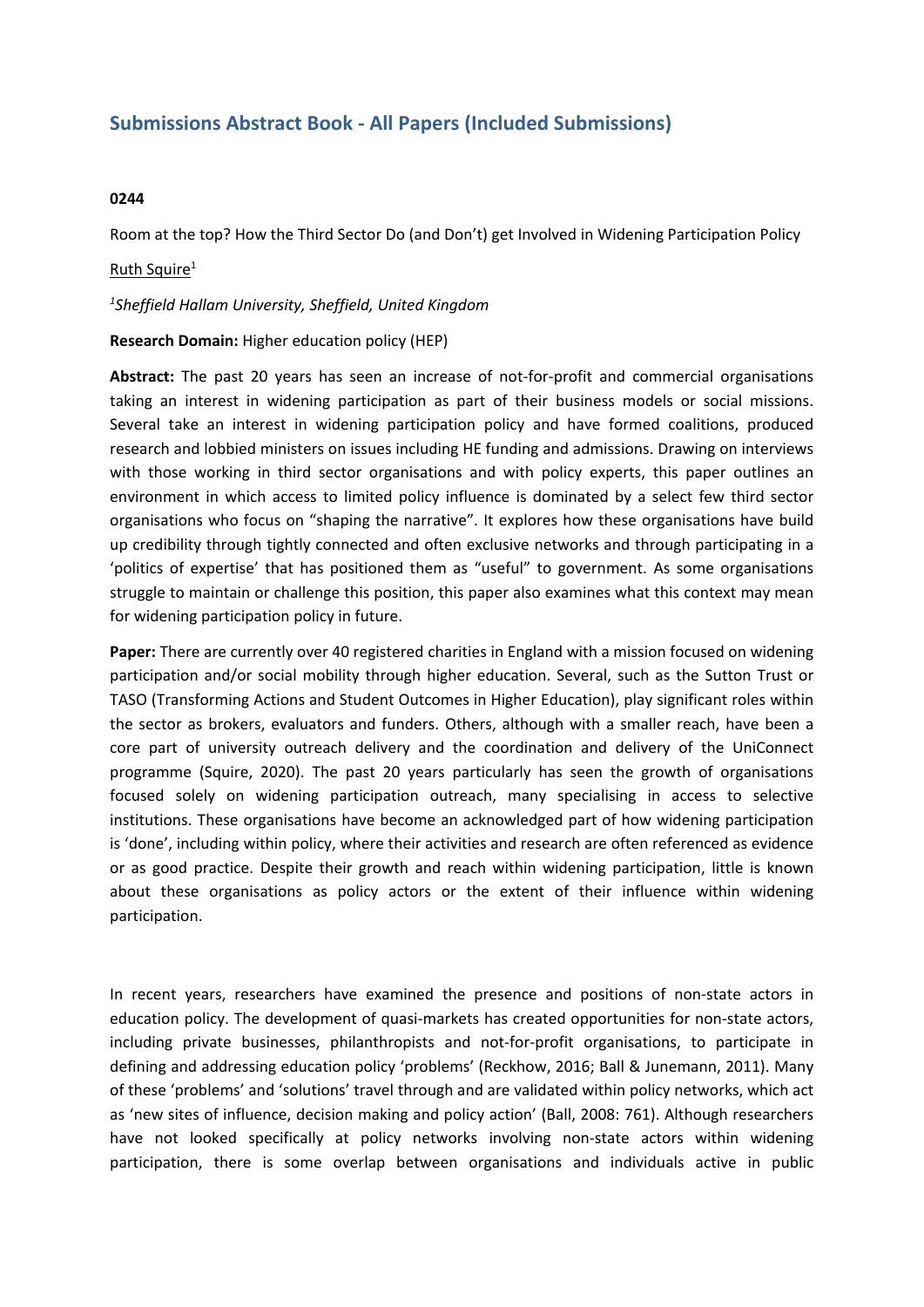discussions about higher education and social mobility and those involved in broader, sometimes international, education policy networks. The conditions within widening participation and higher education policymaking, which have historically involved multiple sources in and outside government (Shattock, 2012), also suggest that there may be potential for third sector actors to be playing <sup>a</sup> role in widening participation policy formation and enactment. Through mapping the third sector organisations (TSOs) working in widening participation and their policy activity, my research explores this potential and the significance of the roles that they take on.

The findings presented here are drawn from 19 interviews with those working within TSOs and <sup>a</sup> wider group of 'policy experts'. Interviewees reflect <sup>a</sup> range of third sector organisations in terms of size and mission focus, and <sup>a</sup> range of positions of authority, including civil servants, CEOs, Trustees and operational staff. This research is based in an interpretive approach to policy analysis, combining 'expert' interviews (Bogner, Littig & Menz, 2009) with documentary analysis to explore the 'words and reasonings of communities or networks of policy actors' (Gale, 2007: 153).

Interviewees describe TSOs working in widening participation developing <sup>a</sup> range of strategies to gain access to and influence within widening participation policy. Most of these have involved using networks to position themselves as experts. They have tended to focus their efforts, not on public lobbying or consultations, but on gaining access to influential figures and developing an expert public profile. Several feel successful in doing so, feeling themselves "heard" by policy makers and confident in their reputation as "dynamic" and "useful" to government. In this context, success is not defined as specific policy change but an opportunity to be "shaping the narrative".

The policymaking environment described by interviewees is one of closely linked networks, frequently based on prior personal and professional relationships. Success within this environment is based on developing credibility as 'a practical achievement rooted in the ability to coordinate specific social ties and relations' (Medvetz, 2012:139). In this achievement, one organisation stands out, often spoken of by interviewees as the model of policy influence – the Sutton Trust. The Trust and the example it has set, both in how it has developed its influence and the narratives it has promoted around fair access and 'evidence' for policymaking, dominate the field. Even individuals and organisations who hold reservations around these narratives are reluctant to criticise or challenge the Trust's position, arguing that it is necessary to "play to the premise" to participate in policymaking. Some TSOs have begun to concentrate their policy efforts more on enactment, aiming to change attitudes or behaviours at an organisational level, rather than attempting to influence national policy. For organisations who are aiming to create more 'room at the top', challenging the hierarchies in their own policy work appears <sup>a</sup> distant prospect, raising questions about who can or should be "shaping the narrative" when it comes to the future of widening participation.

# **References: References**

Ball, S. J. (2008). 'New Philanthropy, New Networks and New Governance in Education', *Political Studies*, 56: 747–765.

Ball, S. J. & Junemann, C. (2011) Education Policy and Philanthropy—The Changing Landscape of English Educational Governance. *International Journal of Public Administration*, 34:10, 646-661.